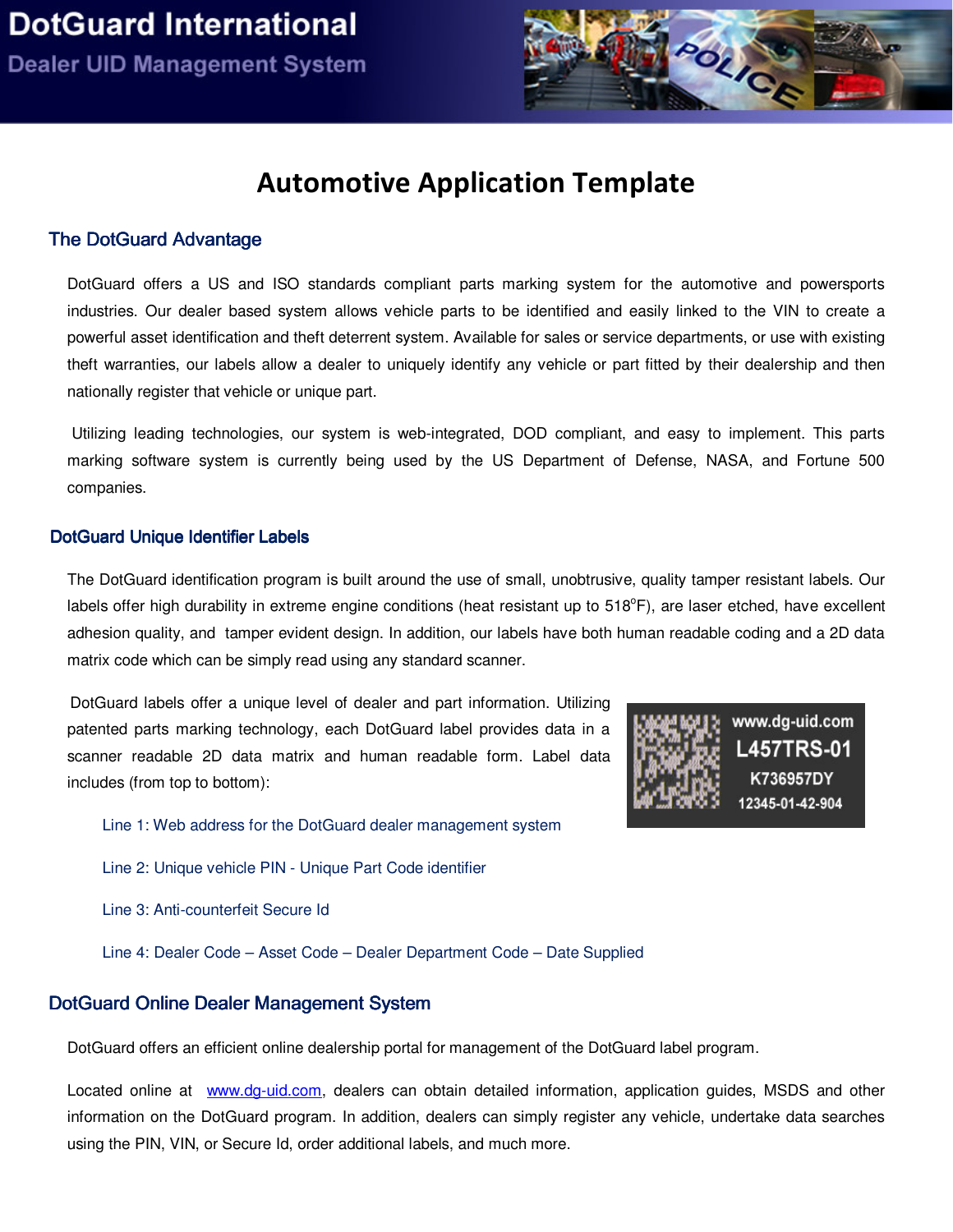## **Applying DotGuard Labels**

DotGuard labels are customized for the dealer based upon information and characteristics pre-ordered by the dealer. Depending on the type of substrate requested, DotGuard labels will arrive pre-coded for each vehicle either in roll format (for standard substrate labels) or sheet format (for premium substrate labels) and ready for immediate application to any vehicle. Window decals are also provided for application to the driver and passenger windows.

To apply DotGuard labels, simply ensure vehicle parts are clean, then peel and stick labels to key parts of the vehicle.

Dealer personnel are recommended to place labels on the vehicle based on the following Part-Code format. This step will ensure that parts marked with labels will automatically link with part coding pre-established in the DotGuard online National Database.

Part Code – 01 Registration plate (place adjacent)

Part Code – 02 Intake Manifold

- Part Code 03 Engine Block
- Part Code 04 Radiator
- Part Code 05 Air Filter Housing
- Part Code 06 Fuse Box
- Part Code 07 Alternator
- Part Code 08 Headlight Housing
- Part Code 09 ABS Module

Part Code – 10 Exhaust System

Final Step – apply DotGuard warning decal to vehicle windows.

Where a dealer has ordered more than the basic 10-label pack, then labels may be fitted at dealers discretion to other key engine and vehicle parts including headlamps, fenders, hood, truck, master cylinder, airbags, firewall, catalytic converter, airbag and so forth. Any part marked may be individually registered if required using the DotGuard National Registration system.

Like any adhesive based product, DotGuard labels will cure and increase adhesion strength over time. However, to ensure maximum adhesion, the surface onto which labels are applied should be flat, clean and free of oil, grease or silicon-based residues. If required simply wipe parts with Prepsol, TriClean, or brake cleaner prior to application.

Failure to ensure clean parts may limit adhesion strength of labels.